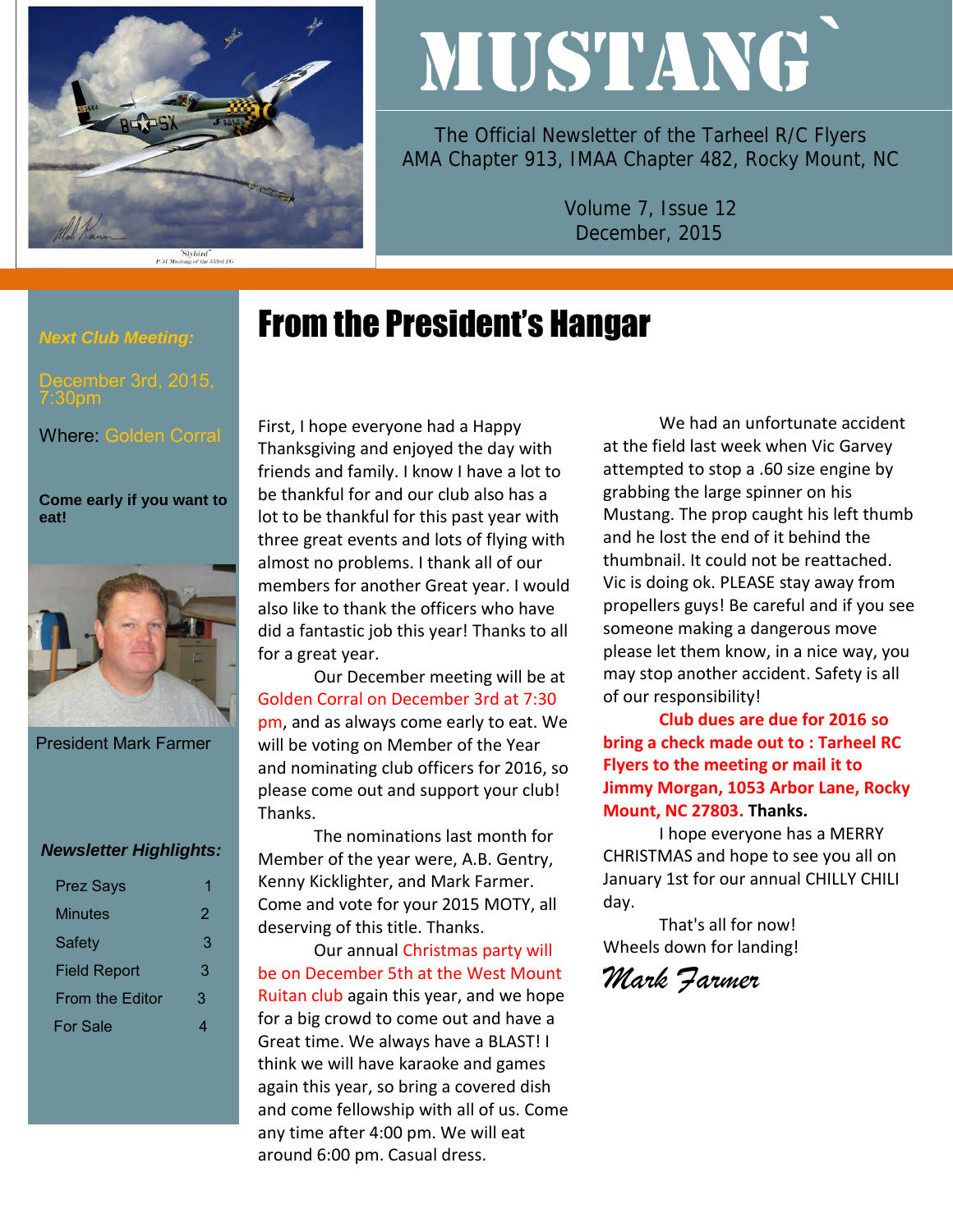## Meeting Minutes -November, 2015



#### **Tarheel RC Flyers Club Meeting Minutes - November 2015**

The Tarheel RC Flyers met at Golden Corral on November 5, 2015. President Mark Farmer called the meeting to order at 7:45 PM. There were eleven members and two guests present.

October 2015 minutes were read by Kenny Kicklighter. Motion to accept minutes was made by Chuck Mager and seconded by Chris Vick, motion passed

**Treasurers Report-** Jimmy Morgan gave the treasurer's report.

**Safety Report-** Greg William had no safety items to report. He did comment on having to replace the roller wheel switch in a Spectrum transmitter and that he found to switch at Pololu.com. He also has a few spares if anybody needs them.

**Field Report-** A.B. Gentry reported that he had made a list of the boards that needed replacing and he wanted to rebuild the charging station. The date is to be determined and a notice would be emailed to all the club members. He also had repaired the flag pole and installed a new flag. Jimmy added that a new windsock was on order.

#### **Recent Events-**

- Mark Farmer reported that Kinston had a good turnout with 50 pilots. The rain held off until around one o'clock.
- ECRC was rained out
- The "Tiger Meet" jet event was held in South Carolina. It was a very nice event with 37 pilots and lots of flying.

#### **Business-**

- 2016 Club dues can be paid to Jimmy
- Mike Then to post updated By-Law in the Webb Site. New rules are in effect.
- Sign-up sheets for shirts will be posted in the pavilion. Shirts to be order after the New Year.
- Webb site to expire in August 2016, special deal offered to renew early.
- Motion to renew Webb site license at reduced rate made by A.B. Gentry, second by Chuck Mager. Motion passed
- Letter was set to Mel Caison for donation of RC equipment to the club.
- Member of the Year nominations are Mark Farmer, A.B. Gentry, and Kenny Kicklighter.
- Motion made by Kenny Kicklighter, seconded by Chuck Mager to provide funds for presents the Christmas Party. Motion amended by Chuck Mager to increase the amount, Seconded by Ray Owens. Amended Motion Passed.
- A.B. Gentry present his cover job on his Newport 28 Project.

Motion to adjourn made by Joey Joyner and seconded by Chuck Mager, motion passed.

Respectfully submitted, Kenny Kicklighter

P a g e | **2** 

**Secretary Kenny Kicklighter**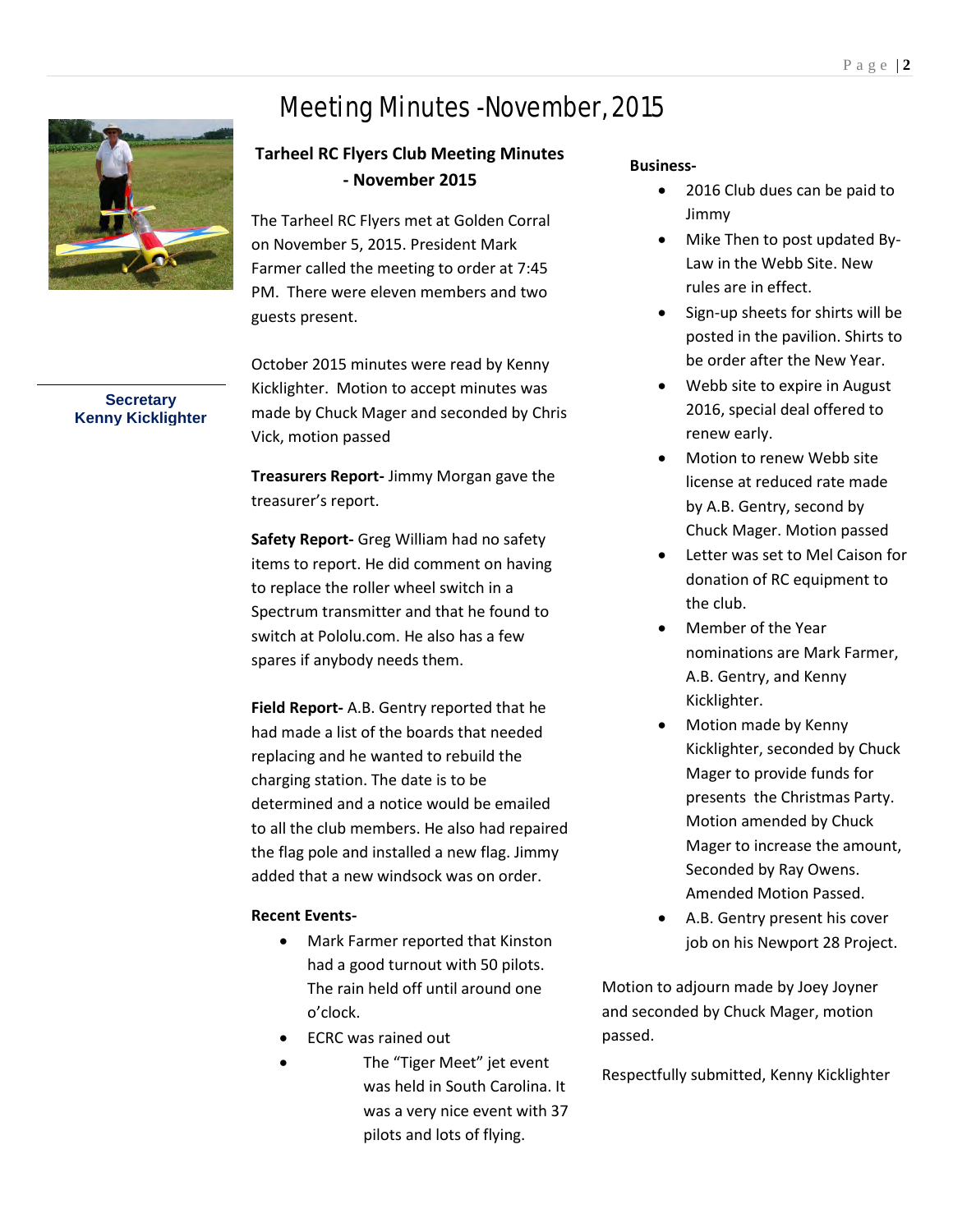#### **Newsletter Editor Dave Chewning**

## Safety and notes from the VP

 On Sunday November 15, 2015 there was an incident at the field, and so the name will remain anonymous. Well let's get right to the point if your plane is at the starting station started up and running and if there is a problem throttle stuck in full position whether it is gas or electric what should you do a lot of things going through your mind first thing is don't panic second thing is do not I repeat do not try to stop the engine with your hand, third thing is always have someone to assist you when starting your aircraft but my question is what would you do let's take some time and think about that and let me hear from you at the meeting. Hope everyone had a Happy Thanksgiving

## Field Report

Hello to everyone,

Our field is in the winter mode and holding. I do have a list of materials that will be needed to do the repairs. I also put up a rain gauge on the manual wind direction post about two months ago, now it is about time to turn it over for the winter mode.

COME ON OUT AND ENJOY OUR FIELD... REMINDER FOR THE CHRISTMAS PARTY, Dec. 5 A.B. GENTRY, JR. AMA 462 FIELD MARSHALL WN4Z

### From the Editor

Seems like we've seen conditions like these at the field. Video link courtesy of Mike J.

<https://youtu.be/jUSqnZRxEAM>





**Field Marshall A.B. Gentry**



P a g e | **3** 

**Vice-President/Safety Officer Greg Williiams**  *"Safe flying is no accident"***.**